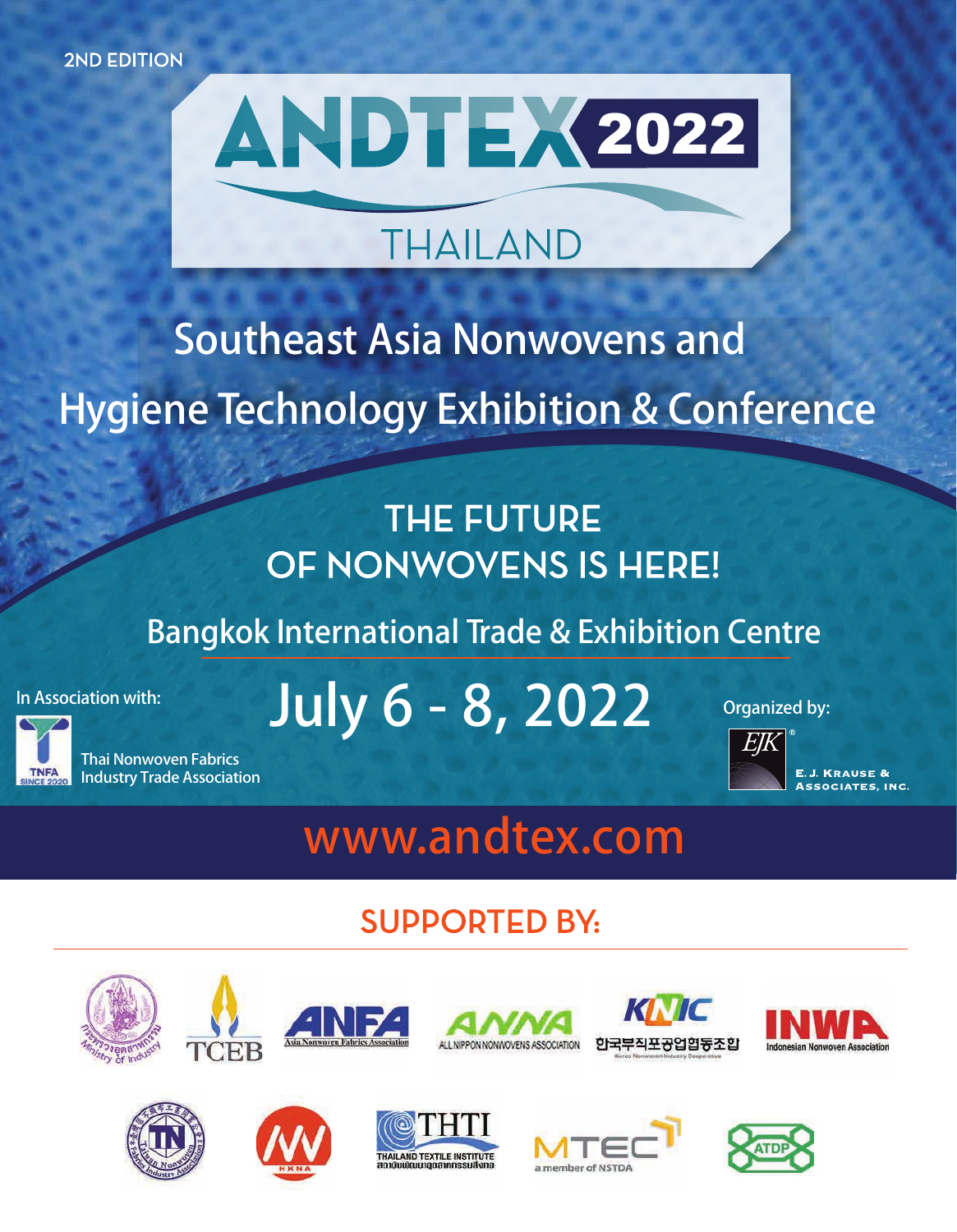# BE A PART OF THE LARGEST INTERNATIONAL NONWOVENS EXPO IN SOUTHEAST ASIA

ANDTEX is the premier nonwovens industry event in Southeast Asia. It is the meeting place for nonwovens and engineered material producers, researchers, users, and industry leaders from around the world. Gather with 4,000+international attendees to explore the wealth of new business opportunities for nonwovens and hygiene products.

After a successful 1st edition, the nonwovens industry continues to see rapid development within Southeast Asia. ANDTEX 2022 is expected to host 200+ exhibitors, accompanied by a top-level educational conference highlighting the latest technological advances, trends, and sustainable initiatives as well as various panels, presentations and meetings dedicated to the expansion of the industry.

Demand in the region is high and this growing sector is ripe for development. Highlight your products and connect with quality leads. Join us today!

#### **EXHIBITOR PROFILE**

#### **Applications**

**Materials & Products**

#### **Machinery & Equipment**

Agriculture / Horticulture Building Wall Coverings Carpeting Civil Engineering **Electronics** Filtration Hygiene, Medical Home furnishing & furniture Super absorbents Interlinings Leather goods, shoes Packaging Protective wear

Cleaning/wiping/absorbance Surface treatment chemicals Adhesives, hot melts Binders, latex, additives Fibers and Filaments Films, membranes Fluff Pulp Polymer Chips or granules **T**apes elastics Tissue, papers Wadding Web preparation machinery

Scrim & other reinforcements Absorbent hygiene machinery Web forming machinery Web bonding machinery Forming and drying equipment Accumulators, slitters, winders Finishing equipment Wipes converting machinery Coating / lamination Ultrasonic bonding Waste handling machinery Manufacturing auxiliary Online monitoring

#### **ATTENDEE MARKET SEGMENTS INCLUDE:**

- ◆ Medical/Surgical
- ◆ Protective Wear
- ◆ Absorbent Hygiene
- $\blacklozenge$  Wipes
- $\triangle$  Filtration
- ◆ Automotive
- ◆ Home & Office Furnishings
- ◆ Packaging
- ◆ Construction
- $\blacklozenge$  Apparel
- $\blacklozenge$  Agriculture

# more than  $200$  EXHIBITORS

# 4,000+ ATTENDEES

from more than  $30$  countries/regions

National/Regional Pavilions:

China, Japan, Indonesia, Germany, Hong Kong, Taiwan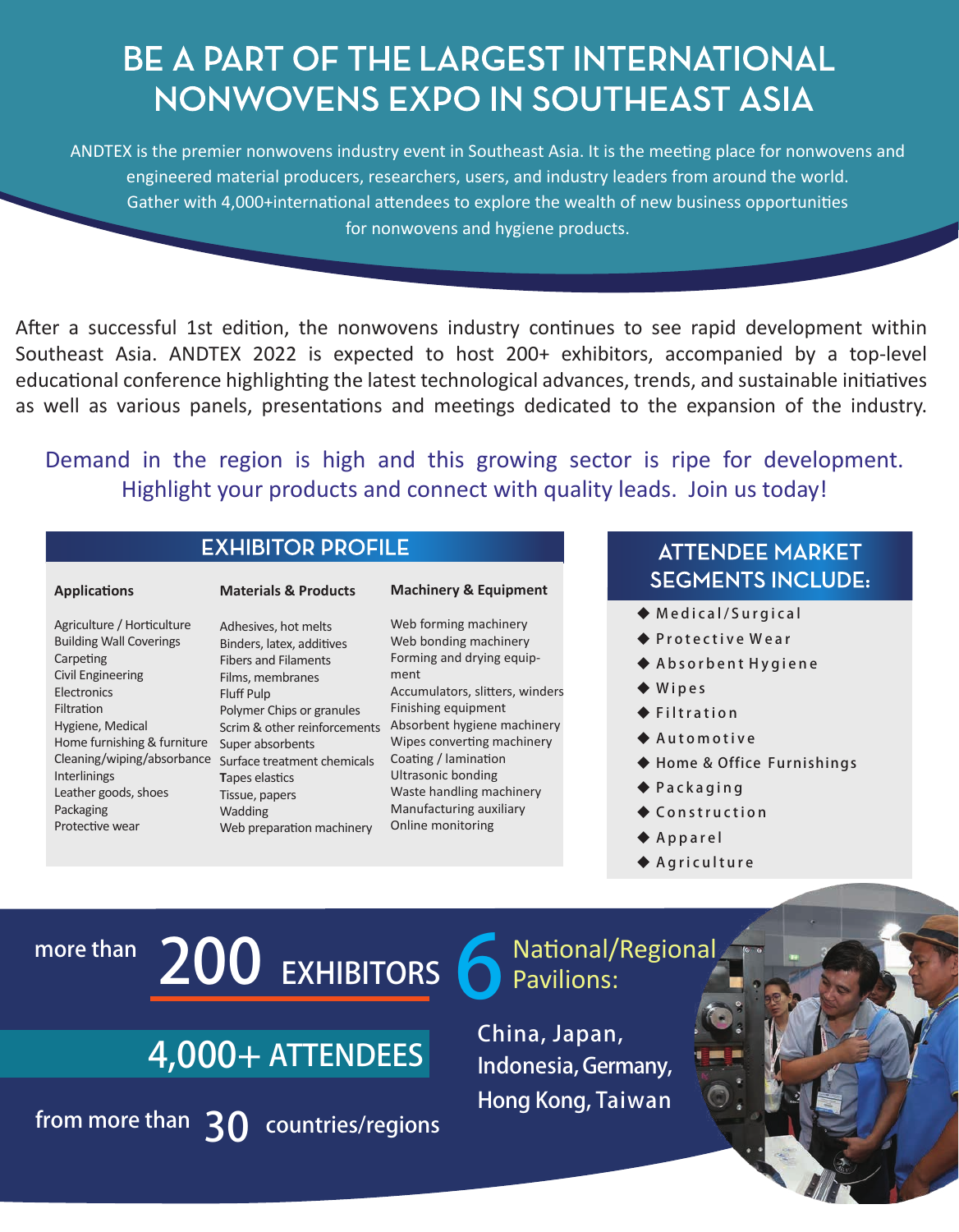# ANDTEX 2022 - THE EVENT FOR ALL INVOLVED IN NONWOVENS & INDUSTRIAL TEXTILE INDUSTRY

# Knowledge Means Business

## Industry Innovation: Succeeding in Southeast Asia's Nonwovens Market

The nonwoven and textile industry is developing at a rapid pace. The ANDTEX 2022 Conference delivers the strategic and tactical knowhows, actionable solutions, as well as insights for navigating business opportunities in the region. Learn:

- New technology and market trends to help develop and secure new business
- Best practices for succeeding in Thailand and Southeast Asia's nonwovens market
- Developing innovative outsourcing strategies while updating polices and procedures



# **SUPPORTED BY:**

**Ministry of Industry (MOI) Thailand Convention and Exhibition Bureau (TCEB) Thailand Textile Institute (THTI) National Metal and Materials Technology Center (MTEC) Association of Thai Textile Bleaching Dyeing Printing and Finishing Industries (ATDP)**

| Asia Nonwoven Fabrics Association (ANFA)                    |
|-------------------------------------------------------------|
| <b>All Nippon Nonwovens Association (ANNA)</b>              |
| Korea Nonwoven Industry Cooperative (KNIC)                  |
| <b>Indonesian Nonwoven Association (INWA)</b>               |
| <b>Taiwan Nonwoven Fabrics Industry Association (TNFIA)</b> |
| <b>Hong Kong Nonwovens Association (HKNA)</b>               |



### **PAST EXHIBITORS INCLUDE:**



# **www.andtex.com**

**"Reicofil had a positive experience at the show. The size and attention of the visitors at ANDTEX 2019, was especially great from a "first-time-show". We are looking forward to the next ANDTEX where we will be participating with a much bigger booth and supporting this important industry event for the region."** 

> **Mr. Markus Müller, Sales Manager of REICOFIL**